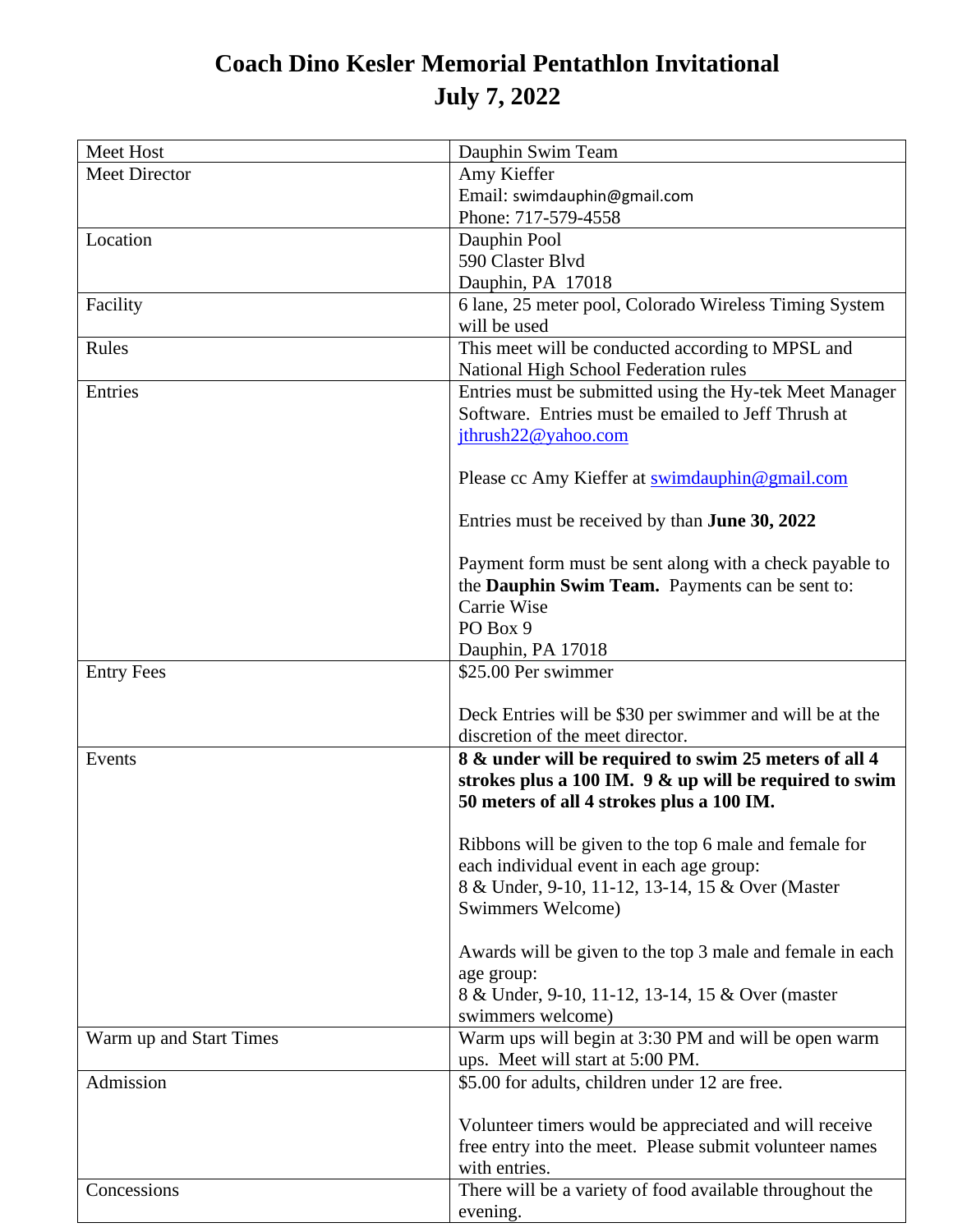## **Proceeds from this event will benefit the Dino Kesler Memorial Scholarship Fund and the Dauphin Swim Team**

Dauphin Pentathlon Swim Meet July 7, 2022

| <b>Team Information and Summary</b>                                                                                                                                                                                                                                                                    |  |  |
|--------------------------------------------------------------------------------------------------------------------------------------------------------------------------------------------------------------------------------------------------------------------------------------------------------|--|--|
| Team Name:                                                                                                                                                                                                                                                                                             |  |  |
|                                                                                                                                                                                                                                                                                                        |  |  |
| Phone #: $\frac{1}{2}$ = $\frac{1}{2}$ = $\frac{1}{2}$ = $\frac{1}{2}$ = $\frac{1}{2}$ = $\frac{1}{2}$ = $\frac{1}{2}$ = $\frac{1}{2}$ = $\frac{1}{2}$ = $\frac{1}{2}$ = $\frac{1}{2}$ = $\frac{1}{2}$ = $\frac{1}{2}$ = $\frac{1}{2}$ = $\frac{1}{2}$ = $\frac{1}{2}$ = $\frac{1}{2}$ = $\frac{1}{2}$ |  |  |
|                                                                                                                                                                                                                                                                                                        |  |  |
| Phone $\#$ :                                                                                                                                                                                                                                                                                           |  |  |
|                                                                                                                                                                                                                                                                                                        |  |  |
| Total number of swimmers: _____________ X \$25                                                                                                                                                                                                                                                         |  |  |
| Please make checks (only one per team) payable to <b>Dauphin Swim Team</b>                                                                                                                                                                                                                             |  |  |
| Entry Deadline June 30, 2022                                                                                                                                                                                                                                                                           |  |  |
| Send Hytek file to: jthrush22@yahoo.com                                                                                                                                                                                                                                                                |  |  |
| Please cc swimdauphin@gmail.com                                                                                                                                                                                                                                                                        |  |  |
| Mail payment and summary sheet to:                                                                                                                                                                                                                                                                     |  |  |
| Dauphin Swim Team                                                                                                                                                                                                                                                                                      |  |  |
| PO Box 9                                                                                                                                                                                                                                                                                               |  |  |
| Dauphin, PA 17018                                                                                                                                                                                                                                                                                      |  |  |